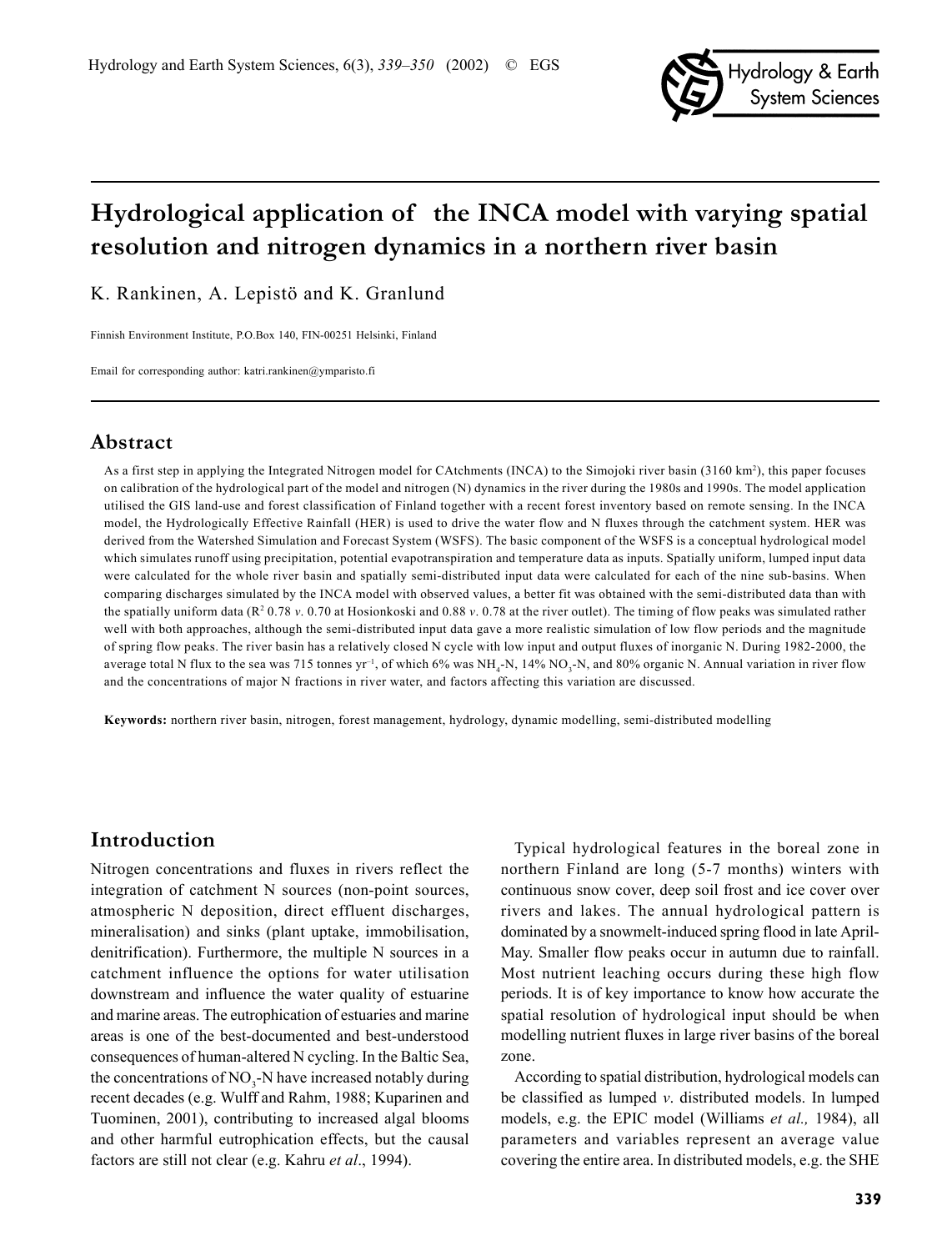model (Abbott *et al.,* 1986), spatial variation of input parameters and variables is accounted for in such a way that they reflect physical properties in different parts of the modelled area. Between these two degrees of complexity in hydrological models are intermediate, semi-distributed models. Among these, the HBV-96 model (Lindström *et al.,* 1997) allows division of a catchment into sub-basins and elevation/vegetation zones, and the SWAT model (Arnold *et al.,* 1998) permits division into sub-basins and hydrologically representative units on the basis of different land use/soil combinations within the sub-basins. The Watershed Forecast System (WSFS) of the Finnish Environment Institute (SYKE) (Vehviläinen, 1994) utilizes a semi-distributed, conceptual approach when calculating runoff from observations of precipitation, temperature and potential evapotranspiration. The INCA model used here (version 1.6) allows two kinds of hydrological input data. Either lumped input data can be given for the whole river basin, or separate input data can be given for individual sub-basins.

Forest management can affect many aspects of basin streamflow. Total runoff generally increases with forest disturbance as a result of reduced interception and transpiration. However, most studies of the hydrological impacts of forest disturbance have been conducted in small scales (<1 to 10 km<sup>2</sup>) (e.g. Bosch and Hewlett, 1982; Seuna, 1988; Sachs *et al.,* 1998), and the cumulative impacts on streamflow in medium- or large-basin  $(\sim 1000 \text{ km}^2)$  scales remain unclear (e.g. Cheng 1989). Buttle and Metcalfe (2000) found very limited streamflow responses to harvesting in large-scale basins in Ontario, Canada, with no definitive changes in annual runoff or peak flow

magnitude and timing. This suggests that changes in N cycling due to forest management are related more to soilvegetation processes than to hydrological changes. Forestry practices such as clear-cutting and drainage may upset the nitrogen cycle by decreasing plant uptake, enhancing mineralization, altering the accumulation rate of inorganic nitrogen in the soil, and increasing nitrate leaching and denitrification (Wiklander *et al.,* 1991; Gundersen, 1992).

The main emphasis of this study was to test the behaviour of the INCA model (Wade *et al.*, 2002) in northern boreal conditions. The model was applied to the Simojoki river basin, where the major human influences on N fluxes are forest management and atmospheric N deposition. Firstly, hydrological calibration of the INCA model is discussed. Secondly, the differences in model response caused by semidistributed and lumped hydrological input are compared and thirdly, annual variation in river flow and N concentration in river water during 1982-2000, and factors affecting this variation are discussed in order to develop a conceptual understanding for the next phase of the modelling process.

## **Material and methods**

## SITE DESCRIPTION, HYDROLOGICAL MONITORING AND WATER SAMPLING

The River Simojoki discharges to the Gulf of Bothnia in the Baltic Sea. The river basin (3160 km<sup>2</sup>) is composed of nine sub-basins (Fig. 1) (Ekholm, 1993). Over the period 1961-1975, mean annual precipitation was 650–750 mm, mean annual evapotranspiration about 330 mm and mean annual runoff 350–450 mm. There are about 170–180 winter



Fig. 1*. Location of the river Simojoki basin (sub-basins 64.01-64.09) in northern Finland*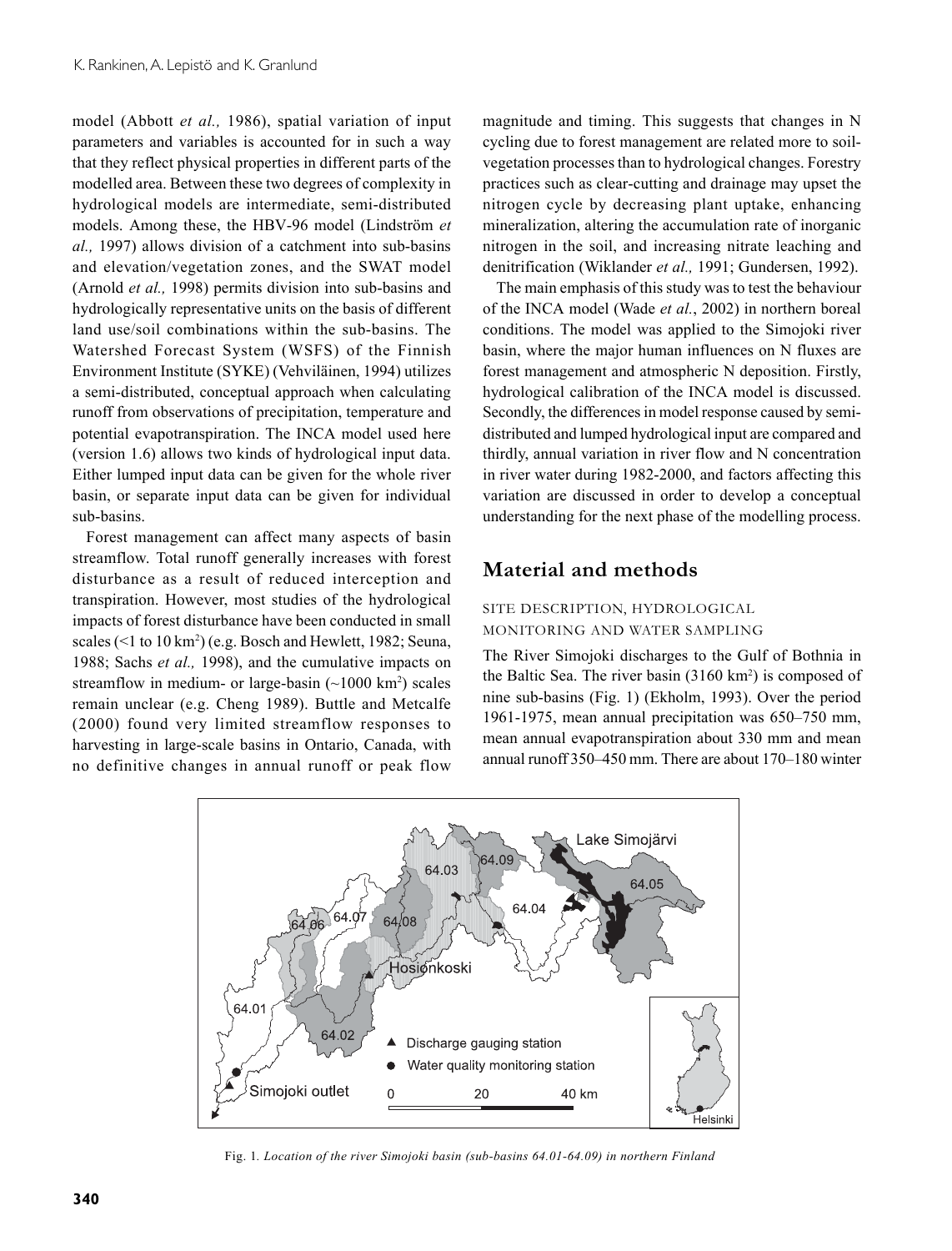days and the mean annual temperature is  $+0.5 - +1.5$  °C. The duration of the snow cover is from the middle of November to May. The River Simojoki freezes up at the end of October or the beginning of November and the ice cover usually breaks up in the middle of May.

The River Simojoki is a salmon river in near-natural state, and the dominant human impact is forestry, mainly forest drainage and cutting. The Simojoki river basin is located in the Fenno-Scandian Shield with bedrock consisting of granites and gneisses. It is located in the northern boreal zone where forests in mineral soil, and in organic soil, with varying types of peat-land, dominate. The major tree species are Norway spruce (*Picea abies*), Scots pine (*Pinus sylvestris*) and birch (*Betula* spp.).An average of 0.5% of the total catchment area is felled annually. Forestry drainage was most intensive during the 1960s and 1970s, and by 1991 over 30% i.e. 1000 km<sup>2</sup> of the total catchment area had been drained (Perkkiö *et al.,* 1995). Currently, supplementary drainage works are being carried out in those old drainage areas. Natural forests (nature conservation areas, strictly protected by law) cover 5.4% of the total river basin area. These areas are also included in the Natura 2000–network of the EU. Moreover, the Simojärvi lake and the river itself have been protected. Large conservation areas for peatlands are also included in the national conservation programme. Urban areas cover only 0.06% and agricultural fields 2.7% of the catchment area (Perkkiö *et al.,* 1995).

The river Simojoki has two discharge gauging stations; one is located at the river outlet, the other at the Hosionkoski rapids (Fig. 1) (Hyvärinen, 1996). Mean daily flow at the outlet was 37.2 m<sup>3</sup> s<sup>-1</sup> during 1965–1990.

The N concentration data were obtained from the water quality data base operated by the Finnish environment authorities, the Finnish Environment Institute (SYKE) and regional environment centres. Sampling frequency at the outlet of the Simojoki river (Fig. 1) was  $9-17$  samples  $yr^{-1}$ during 1982–2000. Total N was analysed as  $NO<sub>3</sub>$ -N after oxidation with  $K_2S_2O_8$ . NH<sub>4</sub>-N was analysed by a spectrophotometric method with hypochlorite and phenol, and  $NO_3$ -N by the cadmium amalgam method (in fact  $NO_3$ -N was analysed as  $NO_3$ -N+NO<sub>2</sub>-N, the NO<sub>2</sub>-N fraction being insignificant). Organic N was calculated for each sampling occasion as the difference between total and inorganic nitrogen.

#### INCA MODEL DESCRIPTION

On the basis of earlier work by Whitehead *et al.* (1998), a new version of the process-based and semi-distributed INCA model has now been developed (Wade *et al.*, 2002). This model integrates hydrology, catchment and river N

processes, and simulates daily  $NO<sub>3</sub>-N$  and  $NH<sub>4</sub>-N$ concentrations as time series at key sites, as profiles down the river system or as statistical distributions. Sources of nitrogen include atmospheric deposition, the terrestrial environment, urban areas and direct discharges.

In the INCA model, hydrologically effective rainfall (HER), which is defined as that part of total incident precipitation which reaches stream channels as runoff, is used to drive the water flow and nitrogen fluxes through the catchment system. Hydrology within a catchment is modelled using a simple two-box approach, with key reservoirs of water in the reactive soil zone and deeper groundwater zone. The flow from the zones is calculated by the following equations (Whitehead *et al*., 1998):

Soil zone 
$$
\frac{dx_1}{dt} = \frac{1}{T_1}(HER - x_1)
$$
 (1)

Groundwater dx<sub>2</sub> 1

$$
\frac{1}{dt} = -(BFI x_1 - x_2) \tag{2}
$$

where  $x_i$  and  $x_2$  are output flows of the soil zones (m<sup>3</sup> s<sup>-1</sup>).  $T<sub>1</sub>$  and  $T<sub>2</sub>$  are time constants (i.e. residence times in days) associated with the zones, and the base flow index (*BFI*) is the proportion of water being transferred to the ground water zone.

The river flow model is based on mass balance of flow and uses a multi-reach description of the river system (Whitehead *et al*., 1998). Flow variation within each reach is determined by a non-linear reservoir model.

$$
\frac{dS(t)}{dt} = I(t) - Q(t) \tag{3}
$$

where *I* is inflow (m<sup>3</sup> s<sup>-1</sup>), *Q* is outflow (m<sup>3</sup> s<sup>-1</sup>), *S* is storage  $(m<sup>3</sup> s<sup>-1</sup>)$  and *t* is time.

$$
S(t) = T(t)^* Q(t)
$$
\n<sup>(4)</sup>

where *T* is a travel time parameter

$$
T(t) = \frac{L}{v(T)}\tag{5}
$$

where  $L$  is the reach length (m) and  $\nu$  is the mean flow velocity in the reach  $(m s^{-1})$ . Mean flow velocity is related to discharge, *Q*, through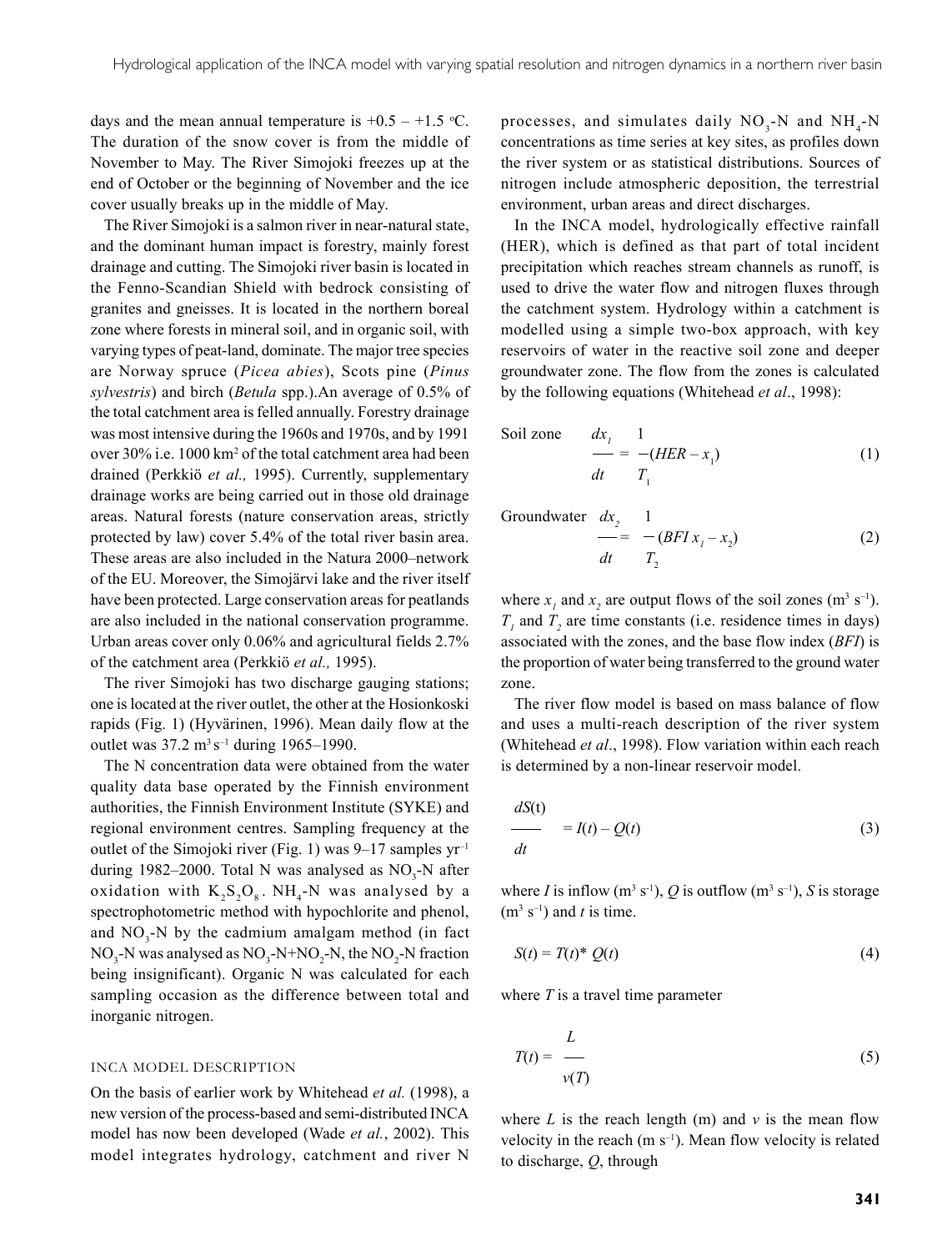$$
v(t) = a Q(t)^b
$$
 (6)

where *a* and *b* are constants, which can be estimated from tracer experiments or from theoretical considerations (Whitehead *et al.,* 1998).

### WATERSHED FORECASTING AND SIMULATION SYSTEM (WSFS)

The WSFS has been widely used in Finland since 1990 (Vehviläinen, 1994). It includes model applications for 20 catchments ranging from 600 km<sup>2</sup> to 60 000 km<sup>2</sup> and covers 85% of Finland. The catchments are divided into small homogeneous sub-basins according to elevation, land use, snow distribution and lakes according to the classification used at SYKE (Ekholm, 1993). Each model consists of 10– 100 independent sub-basins (50–500 km2 ) with simulations of areal precipitation, temperature, water equivalent of snow, soil moisture, changes in subsurface and groundwater storage, and formation of runoff. The basic component of a catchment model is a conceptual hydrological model which simulates runoff using precipitation, potential evaporation and temperature as inputs. The principles of the WSFS are based on the HBV model (Bergström, 1976). The system is commonly used for flood forecasts, water resources management and supervision purposes.

### MODEL INPUT DATA

#### *Land use*

The INCA model application utilises the most recent satellite image-based land use and forest classification data for Finland (Vuorela, 1997), supplemented with satellite imagebased maps of final cuttings in mineral and organic soils, provided by the Finnish Forest Research Institute (FFRI) (Varjo, unpublished). Two Landsat TM 5 satellite images, 191/14A from 20th July 1987 and 191/14 from 8th August 1994, were applied for the detection of final cuttings in the area. Channels 1–5 and 7 were applied in the analysis because of coarse spatial resolution of channel 6. The images were registered together and rectified to the Finnish Uniform co-ordinate system applying a first-order polynomial model and the nearest-neighbour resampling method. The pixel size applied was  $25 \times 25$  m. The identification of land use change was based on differences in segment mean intensities of the two images.

The accuracy in the identification of final cuttings was evaluated by comparing the final cut classification map with the National Forest Inventory field measurements from 1994. In this comparison, the clear-cuts, and partial cuts

where seed trees were left for natural regeneration, were considered as final cuttings and other field plots were considered as unchanged. According to this, the overall classification accuracy was 88%, which is a slight overestimate for peat land and a slight underestimate for mineral soil.

Six land-use classes were defined in the nine sub-basins of the river Simojoki; cut areas on mineral and organic soils, 'natural state' mineral and organic soil forests, arable land and open water surface (Table 1). The overall lake percentage (5.7%) is low compared to typical Finnish conditions. In fact, the only large lake is lake Simojärvi, located in the uppermost sub-basin.

#### *Hydrological model input*

Hydrologically effective rainfall (HER) was calculated as water balance from the WSFS results:

$$
HER = (P + M) - ET - \Delta S \tag{7}
$$

where *P* is liquid precipitation, *M* is snowmelt, *ET* is evapotranspiration and *S* is soil water storage. These are direct output variables from WSFS.

Measured flow during 1994-1996 was used for calibration, because these years correspond to the GIS-based land use classification. The year 1996 corresponded well with the long-term average flow and, in particular, the volume and timing of the spring flood was in good agreement with observations. On average, the years 1994 and 1995 corresponded well with the long term average flow, but both volume and timing of the spring flood were somewhat different from an average year. In 1995 and 1996, the autumn and early winter discharges were higher than in an average year.

#### *Parameterisation*

The base flow index was calculated using the smoothed minima method described by Gustard *et al.* (1989). The flow velocity parameters, a and b, were derived from a onedimensional river flow model. Time constants for the soil reactive zone and the groundwater zone were calibrated against the peaks of the hydrograph. Hydraulic conductivity was assumed to be lower in organic soil than in mineral soil. Time constants were assumed to be lower in forest cut areas than in forested areas giving higher flow peaks in the cut areas. The parameters used are presented in Table 2.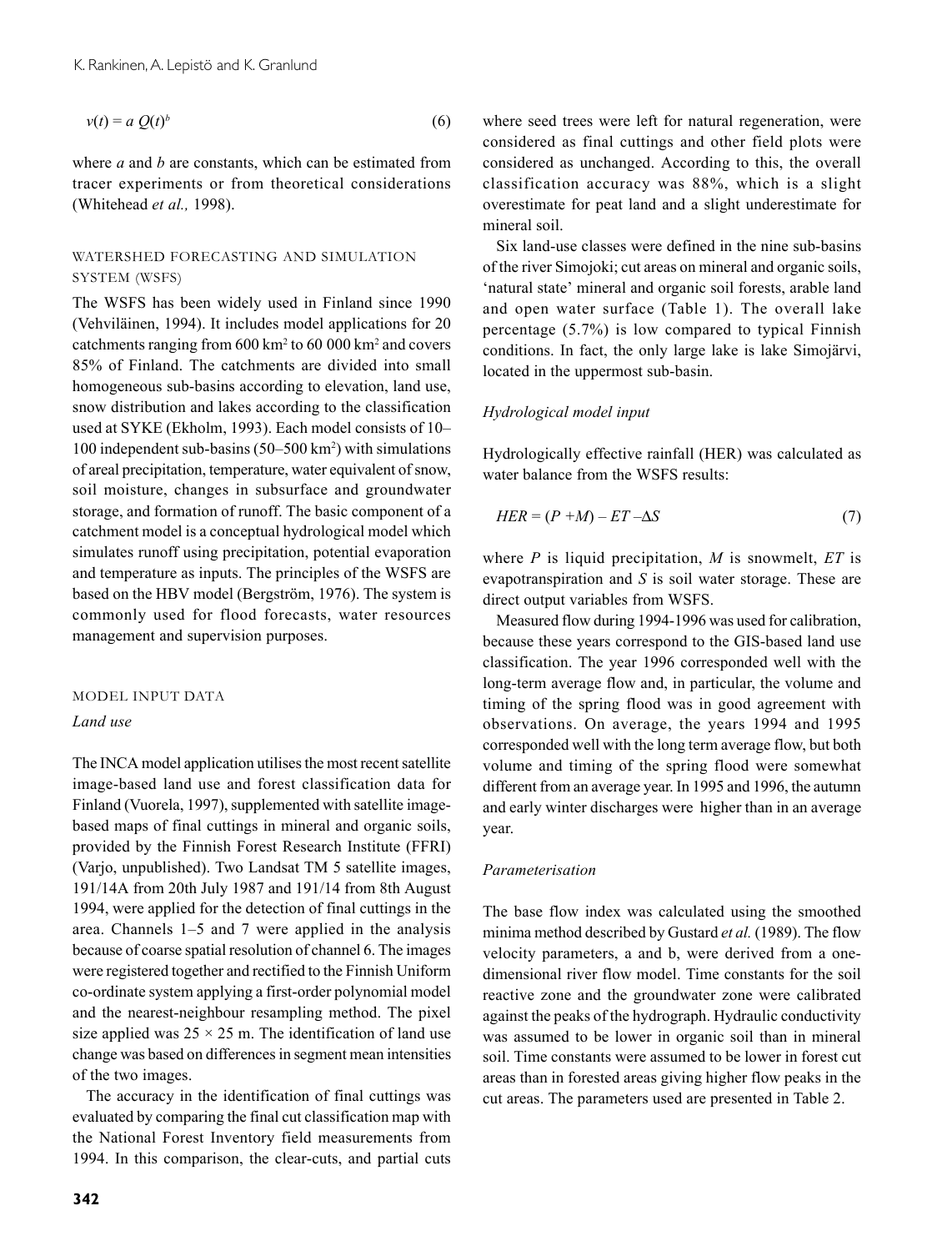Hydrological application of the INCA model with varying spatial resolution and nitrogen dynamics in a northern river basin

| Catchment | Area<br>$[km^2]$ | Forest<br>mineral soil<br>[%] | Forest, cut<br>mineral soil<br>[%] | Forest<br>organic soil<br>[%] | Forest, cut<br>organic soil<br>[%] | Arable<br>[%] | <b>Open</b><br>water<br>[%] |
|-----------|------------------|-------------------------------|------------------------------------|-------------------------------|------------------------------------|---------------|-----------------------------|
|           |                  |                               |                                    |                               |                                    |               |                             |
| 64.02     | 375              | 29                            | 3                                  | 63                            |                                    |               |                             |
| 64.03     | 557              | 37                            | 4                                  | 52                            |                                    |               |                             |
| 64.04     | 446              | 32                            | 3                                  | 59                            |                                    |               |                             |
| 64.05     | 630              | 43                            | 3                                  | 35                            |                                    |               | 18                          |
| 64.06     | 147              | 28                            | 2                                  | 67                            |                                    | 0             | $\mathcal{L}$               |
| 64.07     | 245              | 26                            | 4                                  | 68                            |                                    |               |                             |
| 64.08     | 201              | 40                            | 6                                  | 52                            |                                    |               |                             |
| 64.09     | 147              | 41                            | 3                                  | 47                            | 0                                  |               | 8                           |

*Table 1.* The areal distribution of land use classes in sub-basins

*Table 2.* Parameter values used to calibrate the hydrological component of the INCA model

| Parameter                                    | Unit                  | Value          |
|----------------------------------------------|-----------------------|----------------|
| Initial values                               |                       |                |
| Surface flow                                 | $m^3 s^{-1}$          | 0.005          |
| Sub-surface flow                             | $m^3$ s <sup>-1</sup> | 0.005          |
| Controls                                     |                       |                |
| Sustainable surface flow                     | $m^3$ s <sup>-1</sup> | 0.001          |
| Sustainable sub-surface flow                 | $m^3$ s <sup>-1</sup> | 0.001          |
| Parameters                                   |                       |                |
| Time constants                               |                       |                |
| Groundwater zone                             |                       |                |
| forest, mineral and organic soil             | d                     | $\,$ 8 $\,$    |
| forest, mineral and organic soil, cut        | d                     | 7              |
| arable                                       | d                     | 8              |
| Soil reactive zone                           |                       |                |
| forest, mineral soil                         | d                     | 3              |
| forest, mineral soil, cut                    | d                     | 1              |
| forest, organic soil                         | d                     | 5              |
| forest, organic soil, cut                    | d                     | $\overline{2}$ |
| arable                                       | d                     | $\overline{4}$ |
| Open water surface                           | d                     | 5              |
| Flow a                                       |                       | 0.26           |
| Flow b                                       |                       | 0.32           |
| Base flow index                              |                       |                |
| Sub-basins 64.01, 64.02, 64.06, 64.07        |                       | 0.63           |
| Sub-basins 64.03, 64.04, 64.05, 64.08, 64.09 |                       | 0.62           |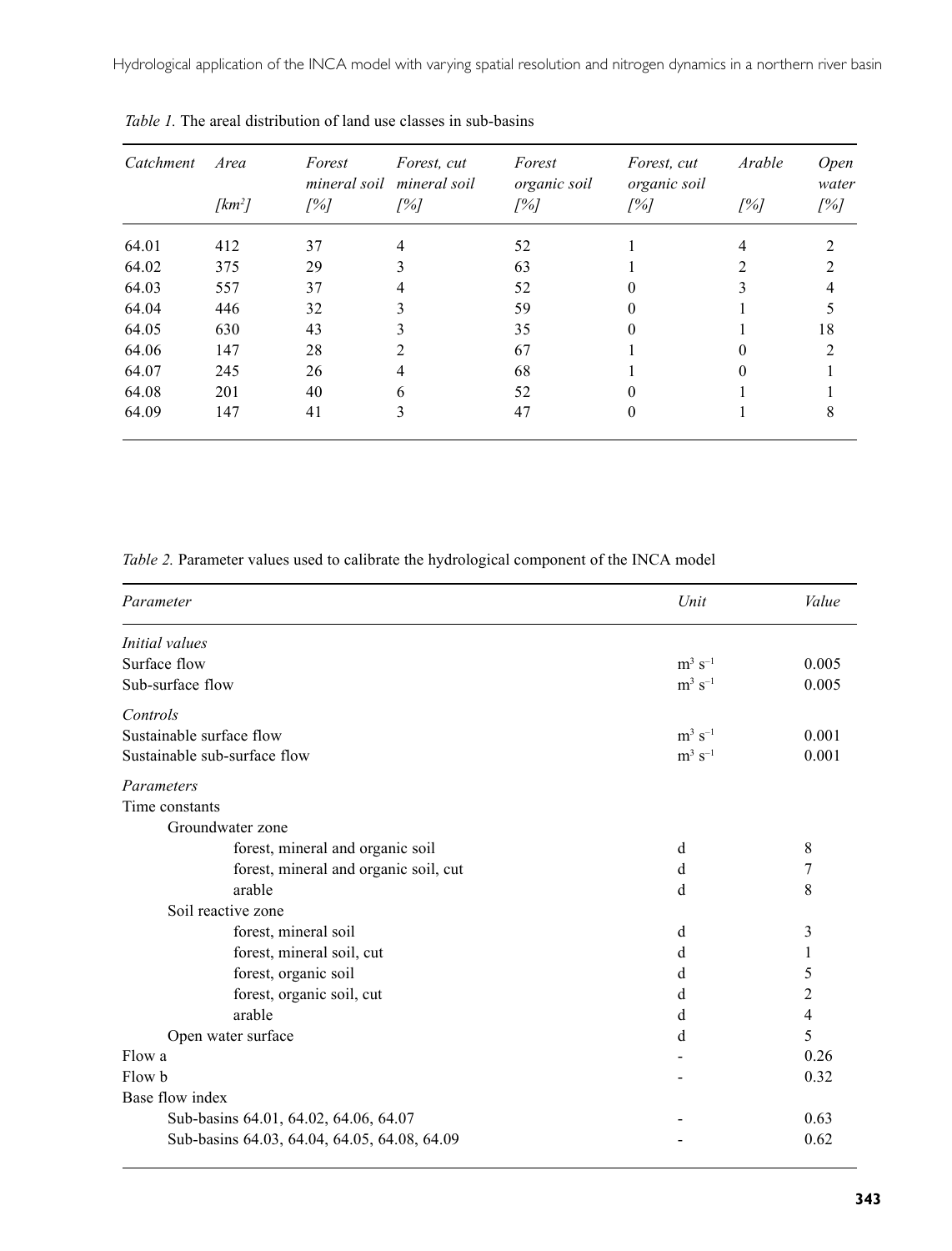## **Calibration of the hydrological component of the INCA model**

#### LUMPED AND SEMI-DISTRIBUTED

#### CALIBRATION

The simulated N concentrations in both the terrestrial and in-stream components of the model depend on water volumes. Hence, the hydrological component of the INCA model should be calibrated first before moving on to the catchment N process model work.

Lumped input data were calculated for the whole catchment (Fig. 2) and semi-distributed input data for each of the nine sub-basins (Table 3). The discharge of the river Simojoki was simulated using both input data sets and compared with the observed discharge at two locations along *Table 3.* Three-year averages (1994-1996) of hydrologically effective rainfall (HER), air temperature and precipitation (P) in sub-basins of the River Simojoki.

| Sub-basin | HER<br>$(mm yr^{-1})$ | T<br>$\langle ^{\circ}C \rangle$ | P<br>$(mm yr^{-1})$ |
|-----------|-----------------------|----------------------------------|---------------------|
| 64.01     | 309                   | 0.9                              | 500                 |
| 64.02     | 308                   | 1.4                              | 518                 |
| 64.03     | 347                   | 1.4                              | 503                 |
| 64.04     | 349                   | 1.4                              | 517                 |
| 64.05     | 287                   | 1.6                              | 486                 |
| 64.06     | 375                   | 1.2                              | 552                 |
| 64.07     | 402                   | 1.5                              | 546                 |
| 64.08     | 399                   | 1.4                              | 527                 |
| 64.09     | 300                   | 1.4                              | 537                 |



Fig. 2*. Lumped hydrometeorological input data for the three years 1994-1996*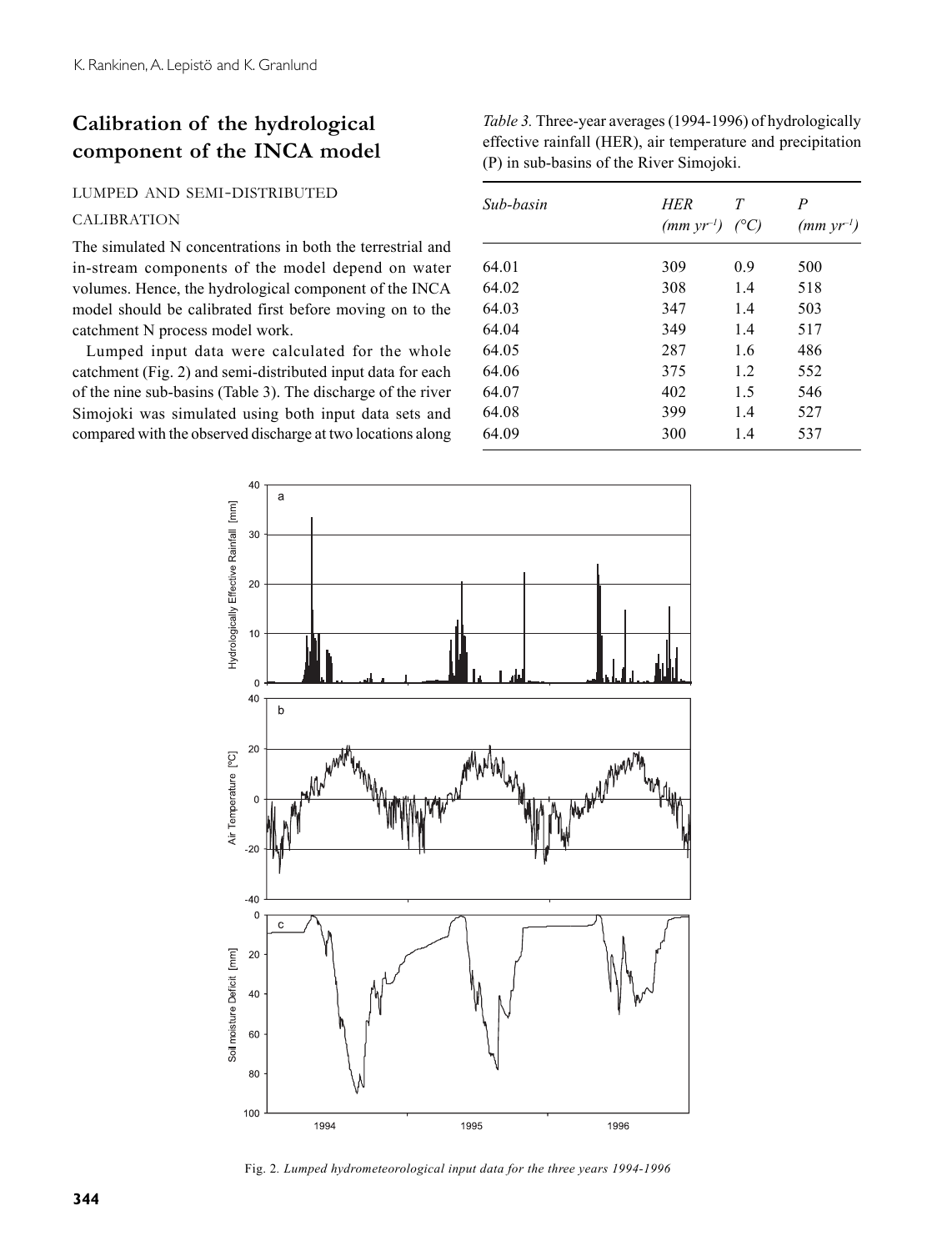

Fig. 3*. Observed discharge in the river Simojoki outlet in 1994-1996 compared with simulated discharge using lumped and semi-distributed input data*

the river, at the river outlet (Fig. 3) and at the Hosionkoski rapids. The simulated discharges based on semi-distributed input data fitted the observed values better than those based on lumped input data. The Nash and Sutcliffe (1970) efficiency R2 was 0.78 *v*. 0.70 at Hosionkoski and 0.88 *v*. 0.78 at the river outlet. Refsgaard and Knudsen (1996) compared three hydrological models with different spatial resolutions and they concluded that all models performed equally well when data from at least one year were available for calibration. However, the distributed models performed marginally better in cases where no calibration was allowed. Krysanova *et al.* (1999) compared lumped and distributed versions of the HBV model and found that the estimated flow was improved when applying the distributed *v*. the lumped model. They concluded that the more pronounced the representation of catchment heterogeneity, the better was the performance of the distributed model version.

The timing of flow peaks was simulated rather well with both approaches, although the semi-distributed input data gave a more realistic simulation of low flow periods and the magnitude of spring flow peaks (Fig. 3). Discharges in autumn1994 were simulated well using semi-distributed input data, but both approaches failed to simulate the autumn discharges in 1995 and 1996. However, the discharge observations during late autumn/early winter may be uncertain due to ice formation in the river (Hyvärinen, 1986). Ice damming, measured as increase in water level, is maximal when discharge is high at the beginning of winter and decreases towards the end of the winter. In most rivers damming is a largely random process which varies during the winter and between years. Although the observations are corrected manually on the basis of information from the local observer, a periodical overestimation of river discharge cannot be excluded. It seems that the observed autumn

discharge was overestimated in 1995 and 1996, when the air temperature was below 0°C for long periods but discharge increased (Fig. 4). In the warmer autumn of 1994, observed and simulated discharge were close to each other (Fig. 4). In WSFS simulations, precipitation is assumed to change from liquid to snow when the air temperature drops near 0°C with consequent decrease in surface runoff to the river.

The annual water balances over the three-year period improved when semi-distributed data were used (Table 4). Seasonal water balances were adequate during the spring months April-June in each calibration year. During summer low flow in July-September, semi-distributed input data clearly improved the water balance from 47%–68% to 72%– 80% of observed. In late autumn and winter, water balances were affected by the ice formation phenomena described above. During winter low flow in January-March, water volumes were rather low.

The timing and magnitude of high flow peaks is very important when simulating N fluxes, because under present climatic conditions most of the N export occurs during periods with high flow. Particularly, the early phase of the spring flood is a critical period due to 'flushing' of inorganic N from catchment soils and from melting snow, followed by dilution processes (Arheimer *et al.,* 1996). Thus, a successful model calibration for these high flow periods is extremely important for estimating the total load of N to the rivers and coastal waters. However, if impacts of possible climate changes are to be studied, the low flow periods are also important. Vehviläinen and Huttunen (1996) considered that the assumed climate change (increase in temperature and precipitation) will change the annual distribution of runoff significantly. Their model estimates a strong increase in winter runoff due to an increase of snowmelt during winter. During summer, the increased soil and lake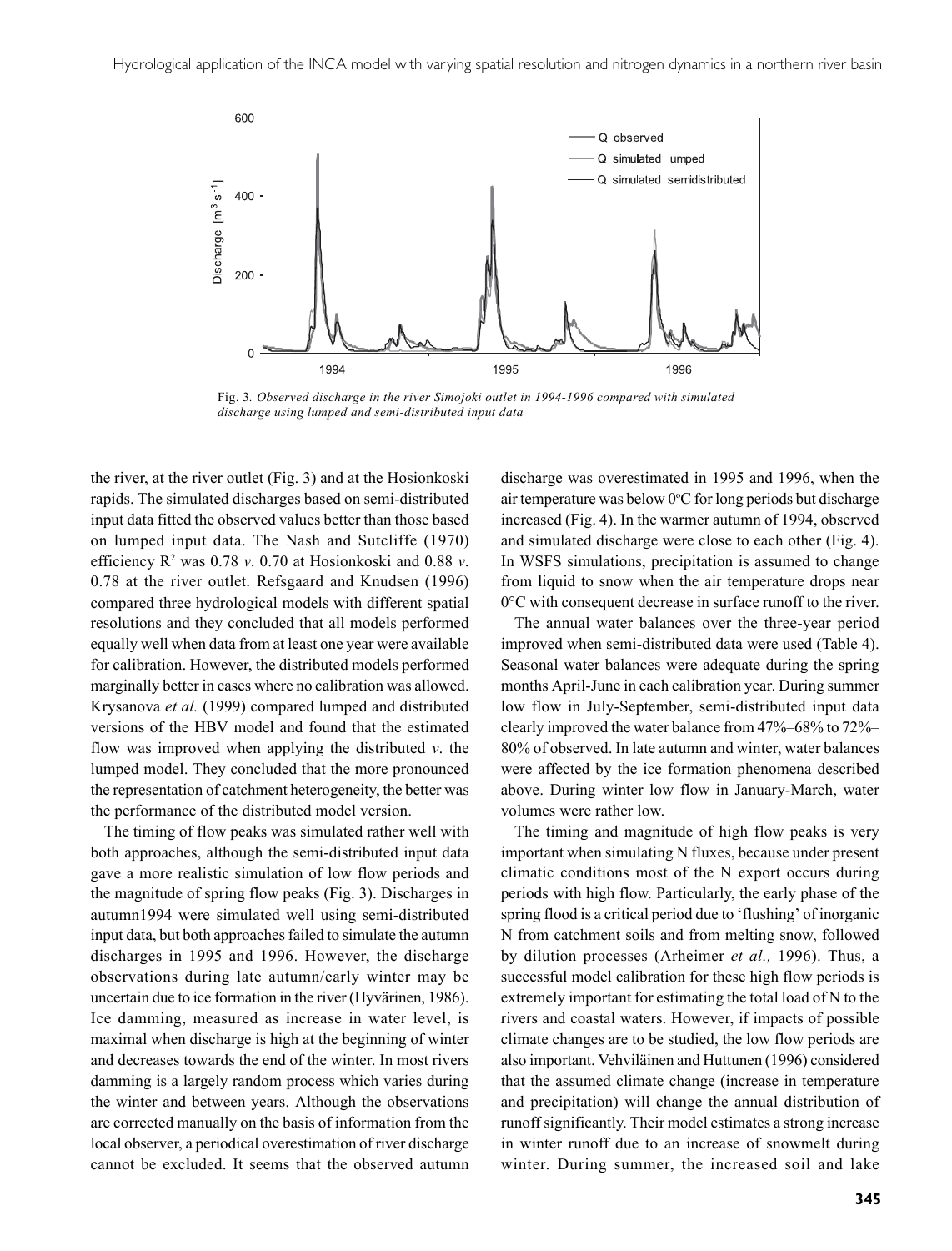

Fig. 4*. Air temperature and precipitation for the Simojoki catchment, and observed and simulated (semidistributed input data) discharge in the river Simojoki outlet in October-December in 1994-1996*

evaporation lead to a decrease in the summer minimum discharge.

#### HYDROLOGY AND FORESTRY

Both WSFS and INCA are semi-distributed models. WSFS simulates hydrology at a sub-basin scale, but does not take into account the land-use classes within the sub-basins. Input data to the hydrological component of the INCA model may

relate to the whole river basin or to the individual sub-basins. The velocity of the water passing through the soil layers can be adjusted by residence times and the amount of water present in the soil reactive zone against the groundwater zone is adjusted by the base flow index. These parameters, however, do not influence the actual amount of water discharging from a certain land-use class. Because the hydrological inputs relate to the whole river basin or the sub-basins rather than to the land-use classes, care should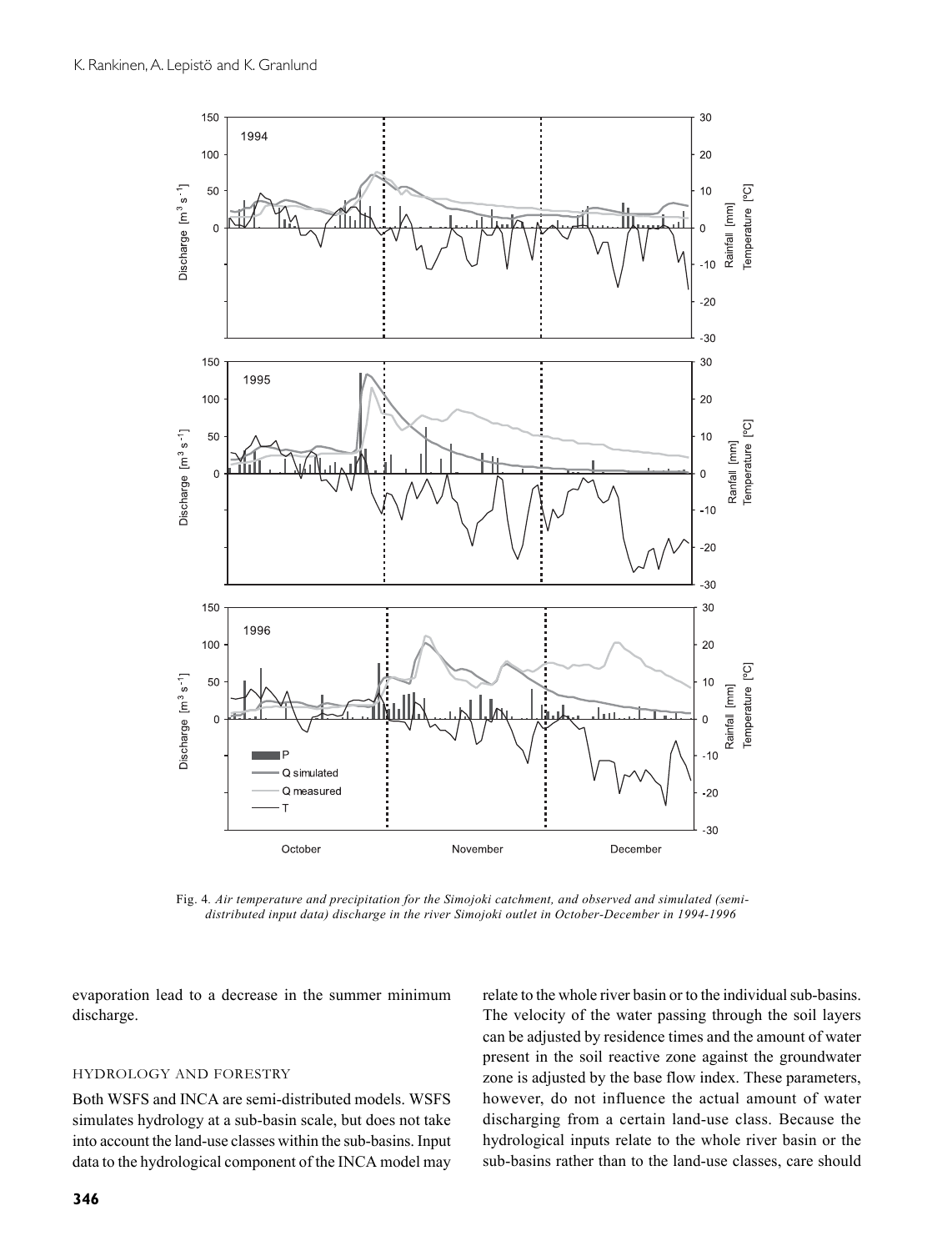Hydrological application of the INCA model with varying spatial resolution and nitrogen dynamics in a northern river basin

|      | Year Period | Observed runoff | Simulated runoff |                          | Proportion of observed |                         |
|------|-------------|-----------------|------------------|--------------------------|------------------------|-------------------------|
|      |             | (mm)            | lumped<br>(mm)   | semi-distributed<br>(mm) | lumped<br>(%)          | semi-distributed<br>(%) |
|      |             |                 |                  |                          |                        |                         |
| 1994 |             | 354             | 288              | 353                      | 81                     | 100                     |
|      | Jan-Mar     | 25              | 14               | 15                       | 56                     | 60                      |
|      | Apr-Jun     | 230             | 247              | 246                      | 107                    | 107                     |
|      | Jul-Sep     | 29              | 14               | 21                       | 48                     | 72                      |
|      | Oct-Dec     | 70              | 12               | 72                       | 17                     | 103                     |
| 1995 |             | 435             | 335              | 371                      | 77                     | 85                      |
|      | Jan-Mar     | 20              | 21               | 26                       | 105                    | 130                     |
|      | Apr-Jun     | 265             | 239              | 248                      | 90                     | 94                      |
|      | Jul-Sep     | 36              | 17               | 27                       | 47                     | 75                      |
|      | Oct-Dec     | 113             | 58               | 70                       | 51                     | 62                      |
| 1996 |             | 367             | 308              | 322                      | 84                     | $\delta\delta$          |
|      | Jan-Mar     | 28              | 13               | 15                       | 46                     | 54                      |
|      | Apr-Jun     | 156             | 164              | 173                      | 105                    | 111                     |
|      | Jul-Sep     | 60              | 41               | 48                       | 68                     | 80                      |
|      | Oct-Dec     | 124             | 90               | 86                       | 73                     | 69                      |

*Table 4.* Observed and simulated annual and seasonal runoff in 1994-1996 at the outlet of the river Simojoki

be taken in using the INCA model in studies of changing land use, especially if the change in land use is expected to have a major effect on hydrology.

In the river Simojoki basin, the main human impact is forestry. According to Seuna (1988), forest cutting increased runoff by 20% from organic soils and by 15% from mineral soils during the subsequent three years. According to Alatalo (2000), forest cutting increased runoff by 40% in a mineral soil-dominated catchment, and forest cutting and ditching increased runoff by 21% in an organic soil catchment. However, these studies have been conducted in very small catchments (only a few hectares), and the combined impact of the mosaic of small forest treatment areas in large river basins is unclear (e.g. Buttle and Metcalfe, 2000). Hyvärinen and Vehviläinen (1981) found a slight (~5%) increase in spring high flow in some lake basins (200–3500 km<sup>2</sup>) in central and northern Finland due to forest drainage.

## **N flux and N dynamics in the river**

#### RIVERINE N FLUXES

The river Simojoki is close to its natural state. The river basin has a relatively closed N cycle with low input and output fluxes of inorganic N. During 1982–2000, the average total N flux to the sea was 715 tonnes  $yr^{-1}$ . This corresponds to 230 kg km<sup>-2</sup> yr<sup>-1</sup>, i.e. 20–30% of the level detected in agriculture-dominated river basins in southern Finland (Vuorenmaa *et al.*, 2002).

Of the total N flux,  $6\%$  was NH<sub>4</sub>-N, 14% NO<sub>3</sub>-N, and 80% organic N. Considerable amounts of organic matter and organic  $N$  — are being leached from these northern boreal forests and forest wetlands, whereas inorganic N leaching is low. Retention of N was estimated to be negligible in the river Simojoki itself (Lepistö *et al.*, 2001), due to the low lake percentage and to the northern boreal environment, where denitrification plays only a minor role.

#### SEASONAL VARIATION OF N FRACTIONS IN THE RIVER

N uptake by vegetation, immobilisation and mineralisation in catchment soils, accumulation in the seasonal snowpack, and flow dynamics are the most important factors affecting seasonal variation of  $NO_3$ -N in surface waters. In northern boreal mineral and organic soil forests, inorganic N is usually retained effectively during the growing season, such that streamwater concentrations often are negligible (Fig. 5).

#### $NO_{j}$ *-N*

The seasonal variation of  $NO<sub>3</sub>$ -N in the river Simojoki river during 1982-2000 followed the 'normal', seasonal pattern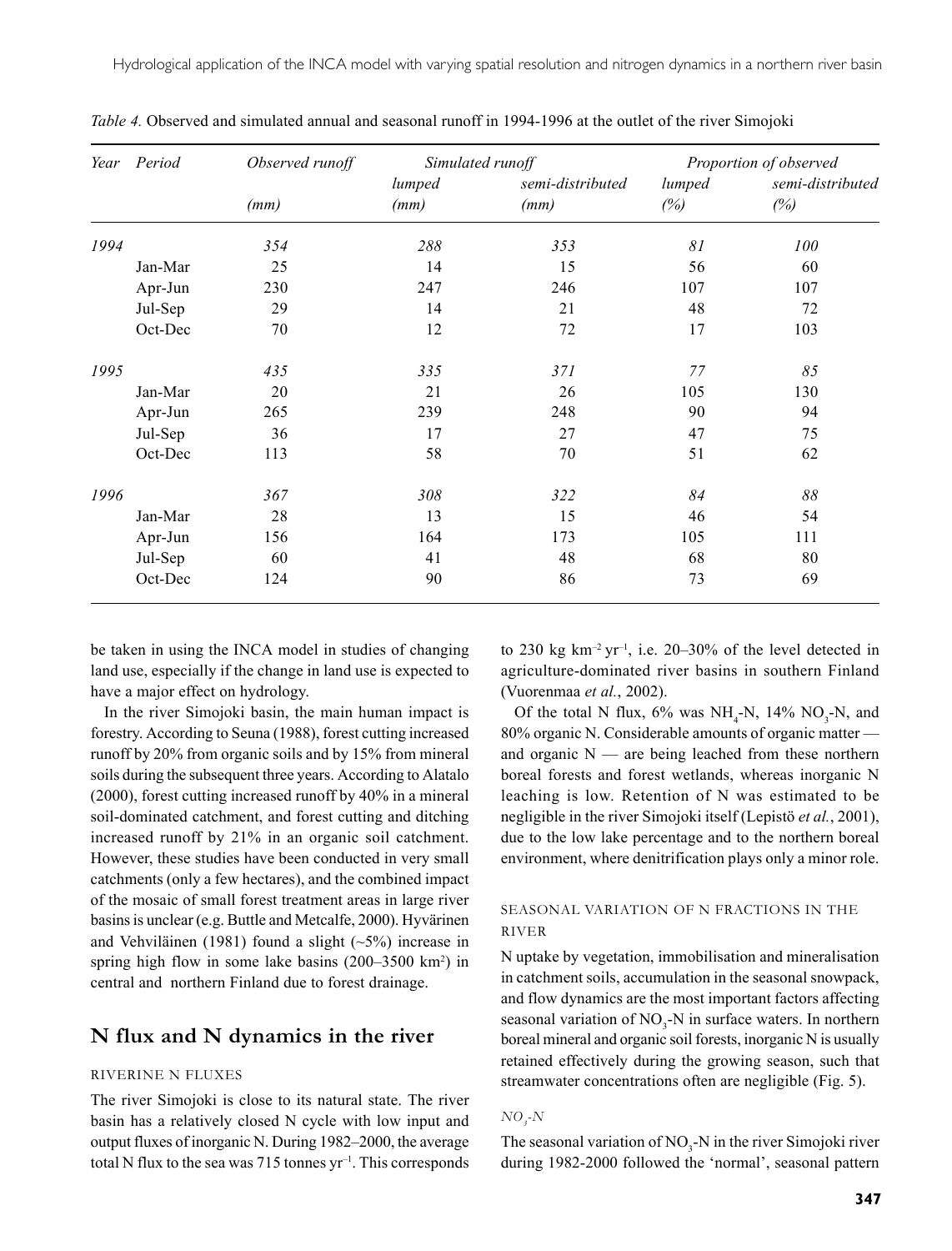

Fig. 5. *Monthly Box-Whisker plots showing annual dynamics of different N fractions and runoff in 1982-2000 at the outlet of the river Simojoki*

of a non-polluted and undisturbed northern river, with low or undetectable concentrations during summer and appreciably higher concentrations during the dormant season. Both the median concentration (220  $\mu$ g l<sup>-1</sup>) and the inter-annual variation were highest in April. The clear increase in nitrate concentrations at the onset of the snowmelt period in April, and a clearly higher concentration level during spring compared with autumn indicates the importance of the release of N from the snowpack and/or soil (e.g. Arheimer *et al.*, 1996; Williams *et al*., 2001). After the spring flood, N limitation sets in with extensive plant uptake and near-zero  $NO_3$ -N concentrations, and a second increase occurs due to leaching during autumn rains.

#### *NH4 -N*

A seasonal pattern of  $NH_4$ -N is observed which is similar to that of  $NO<sub>3</sub>$ -N, except that the concentration levels are less than half of those recorded for  $NO_3$ -N. The  $NH_4$ -N concentrations observed during the growing season were even lower than those of  $NO_3$ -N, most probably due to preferential biological uptake of  $NH_4$ -N. Furthermore, two-thirds of the catchments studied by Arheimer *et al.* (1996) also had significantly lower concentrations during the growing season compared with the dormant season. The most significant differences between  $NH_4$ -N and  $NO_3$ -N concentrations were observed during the winter months January-March, when runoff is low, soil is deeply frozen, and the river has a thick ice cover. At this time,  $NH<sub>4</sub>$ -N concentrations decreased while NO<sub>3</sub>-N concentrations increased, indicating nitrification during winter, either in groundwater discharging to the river system or in the river itself. The responsiveness of microbial processes of nitrogen cycling at low temperature is critical to assessing the nitrogen-supplying power of soils in cold regions (Marion, 1995).

#### *ORGANIC N*

There was less variability in the seasonal pattern of organic than of inorganic N. Concentrations did increase significantly during the spring flood, particularly in May, due to erosioninduced leaching processes. Arheimer *et al.* (1996) found significant positive correlations between flow and organic N concentrations in 70% of the 20 forested catchments studied in Sweden and Finland. Enhanced concentrations of organic-N during periods of high flow may be an integrated effect of erosion losses in peat areas and eluviation of soluble fulvic acids (Roberts *et al.,* 1984). Concentrations during summer, from June to August, tend to be relatively high due to biological activity within the aquatic ecosystem. The sources of organic N may change with time. The results from a highelevation catchment in the Rocky Mountains, USA, suggest that sources of organic matter changed from humidified and condensed terrestrial sources at the initiation of snowmelt runoff to aquatic sources during the late summer and autumn months (Williams *et al*., 2001).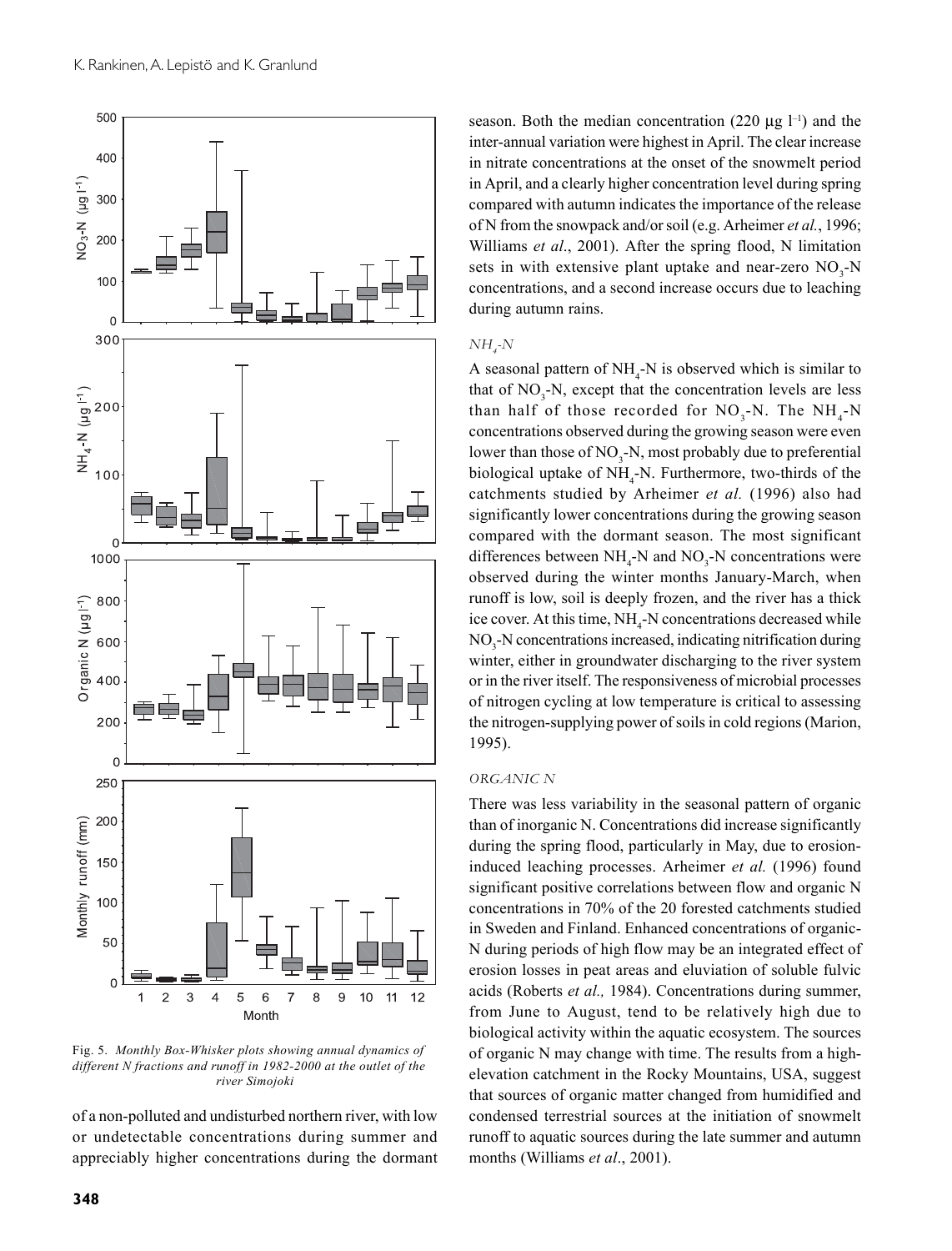## **Concluding remarks**

The simulated nitrogen concentrations in both the terrestrial and in-stream components of the model depend on water volumes. Hence, the hydrological component of the INCA model should be calibrated first before moving on to the catchment N process model work. The study showed that the hydrological part of the INCA model could be calibrated successfully in the river Simojoki catchment. The best results were achieved using a semi-distributed input to the hydrological component of the INCA model. The timing of flow peaks was simulated rather well with both approaches, although the semi-distributed input data gave a more realistic simulation of low flow periods and the magnitude of spring flow peaks. The water balance over the three-year period clearly improved when using semi-distributed data. Uncertainties in the hydrograph may occur during late autumn due to ice formation in the river.

In cases where input data are given for the whole catchment or for the individual sub-basins instead of landuse class, care should be taken in using the INCA model in studies of changing land use, especially if the change in land use is expected to have a major effect on the hydrology. Although the overall effect of changing land use on river discharge may be minor, the subsurface runoff should be correct in order to be able to estimate the total N load from a certain land-use class. The river Simojoki basin has a relatively closed N cycle with minor inorganic N input and output fluxes. A crucial question is whether a possible climate change will enhance mineralisation and subsequent leaching of N to the river and coastal waters.

## **Acknowledgements**

This study was supported by the Comission of the European Union, the INCA project (EVK1-CT-1999-00011). The authors thank Dr. Bertel Vehviläinen, SYKE, for providing WSFS model simulations, and Dr. Jari Varjo, Finnish Forest Research Institute FFRI, for providing satellite image-based maps of final cuttings.

## **References**

- Abbott, M.B., Bathurst, J.C., Cunge, J.A., O'Connell, P.E. and Rasmussen, J., 1986. An introduction to the European Hydrological System-Système Hydrologique Européen, SHE. Parts 1 & 2. *J. Hydrol.*, **87**, 45–77.
- Alatalo, M., 2000. The effects of forest management on the loading of nutrient and suspended solids. Metsätaloustoimenpiteistä aiheutunut ravinne- ja kiintoainekuormitus [in Finnish]. *The Finnish Environment* **381**. Helsinki. 64 pp.
- Arheimer, B., Andersson, L. and Lepistö, A., 1996. Variation of nitrogen concentration in forest streams - influences of flow, seasonality and catchment characteristics. *J. Hydrol.,* **179**, 281– 304.
- Arnold, J.G., Srinivasin, R., Muttiah, R.S. and Williams, J.R., 1998. Large Area Hydrologic Modeling and Assessment: Part I. Model Development. *JAWRA* **34**, 73–89.
- Bergström, S., 1976. Development and application of a conceptual runoff model for Scandinavian catchments. *SMHI* **117**. Swedish Meteorological and Hydrological Institute. Norrköping, Sweden.
- Bosch, J.M. and Hewlett, J.D., 1982. A review of catchment experiments to determine the effect of vegetation changes on water yield and evaporation. *J. Hydrol*,. **55**, 3–23.
- Buttle, J.M. and Metcalfe, R.A., 2000. Boreal forest disturbance and streamflow response, northeastern Ontario. *Can. J. Fish. Aquat. Sci*. **57**, 5–18.
- Cheng, J.D., 1989. Streamflow changes after clear-cut logging of a pine beetle infested watershed in southern British Columbia, Canada. *Water Resour. Res.* **25**, 449–456.
- Gundersen, P., 1992. Mass balance approaches for establishing critical loads for nitrogen in terrestrial ecosystems. In: *Critical load for nitrogen - a workshop report,* P. Grennfelt and E. Thörnelöf (Eds.), Lökeberg, Sweden, 6-10 April 1992. Nordic Council of Ministers, Copenhagen. *Nord* **41**, 55–109.
- Gustard, A., Roald, L.A., Demuth, S., Lumadjeng, H.S. and Gross, R., 1989. *Flow Regimes from Experimental and Network Data. Volume I Hydrological Studies.* Institute of Hydrology, UK.
- Ekholm, M., 1993. Drainage basins in Finland. Suomen vesistöalueet. [in Finnish] *Publ. Water Environ.t Admin.* - series A **126**. 166 pp.
- Hyvärinen, V., 1986. Some practical aspects of graphical ice reduction. In: *Field Measurements Under Winter Conditions,* H.S. Santeford (Ed.)*.* Proc. Sixth Inter. Northern Research Basins Symposium/Workshop. Michigan Technological University, Houghton, Michigan, 26-30 April 1986. 25–29.
- Hyvärinen, V., 1996. Hydrological yearbook 1993. Hydrologinen vuosikirja 1993 [in Finnish] *The Finnish Environment* **69**.
- Hyvärinen, V. and Vehviläinen, B., 1981. The effects of climatic fluctuations and man on discharge in Finnish river basins. *Publ. of the Water Research Institute* **43**,15–23.
- Kahru, M., Horstman, U. and Rud, O., 1994. Satellite detection of increased Cyanobacteria blooms in the Baltic Sea: natural fluctuation or ecosystem change? *Ambio* **23**: 469–472.
- Krysanova, V., Bronstert A. and Müller-Wohlfeil, D.-I., 1999. Modelling river discharge for large drainage basins: from lumped to distributed approach. *Hydrolog. Sci.* **44**, 313–331.
- Kuparinen, J. and Tuominen, L., 2001. Eutrophication and selfpurification: Counteractions forced by large-scale cycles and hydrodynamic processes. *Ambio* **30**: 190–194.
- Lepistö, A., Kenttämies, K. and Rekolainen, S., 2001. Modeling combined effects of forestry, agriculture and deposition on nitrogen export in a northern river basin in Finland. *Ambio* **30**, 338–348.
- Lindström, G., Johansson, B., Persson, M., Gardelin, M. and Bergström, S., 1997. Development and test of the distributed HBV-96 hydrological model. *J. Hydrol.*, **201**, 272–288.
- Marion, G.M., 1995. *Freeze-thaw processes and soil chemistry*. US Army Corps of Engineers. Cold Regions Research & Engineering Laboratory. Special Report 95-12. 28 pp.
- Nash, J.E. and Sutcliffe J.V., 1970. River flow forecasting through conceptional models. 1. A discussion of principles. *J. Hydrol.,* **10**, 282–290.
- Perkkiö, S., Huttula, E. and Nenonen, M., 1995. Water protection plan for the Simojoki river basin. Simojoen vesistön vesiensuojelusuunnitelma [in Finnish]. *Publ. Water Environ. Admin.* - series A **200.** 102 pp.